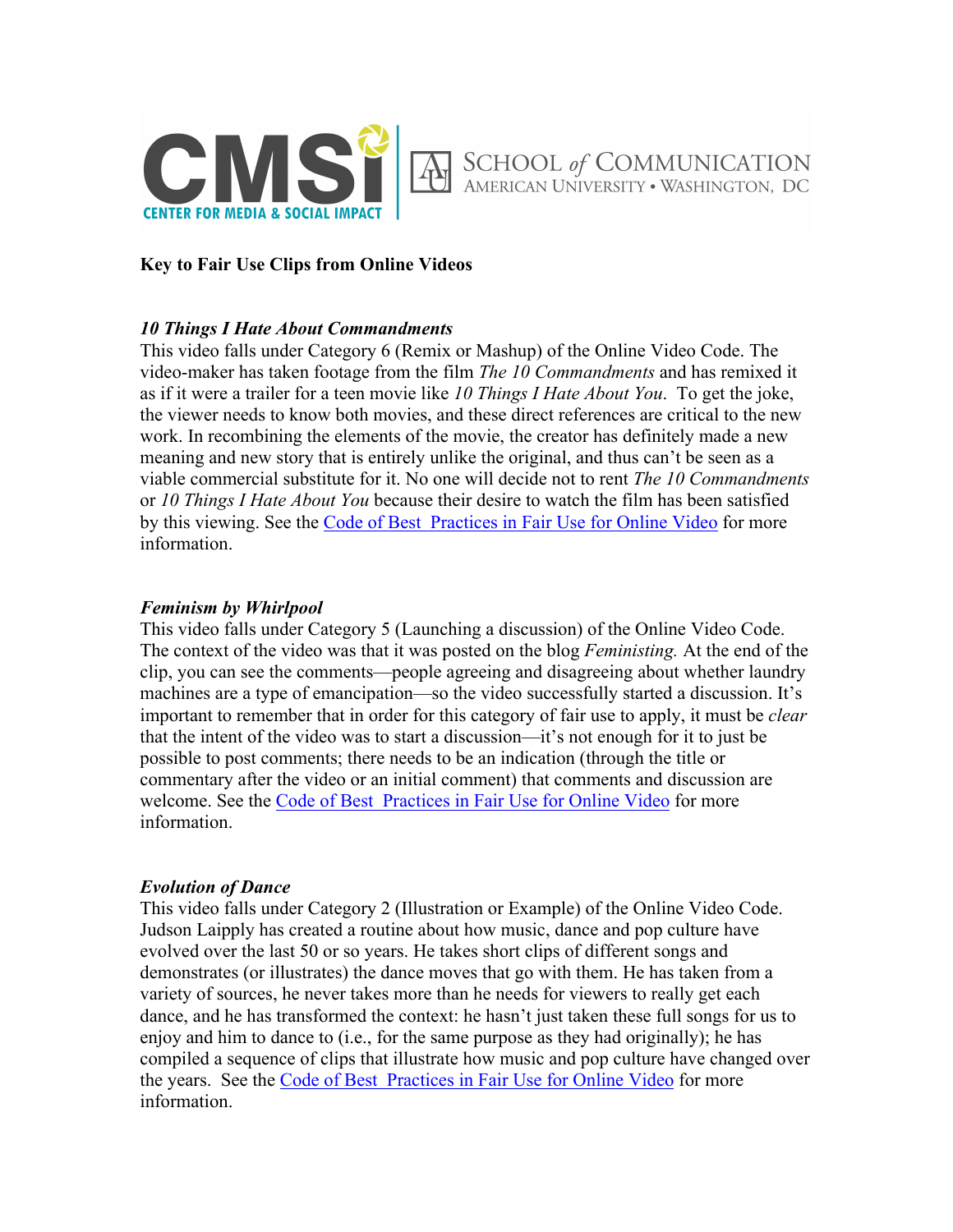#### *Lost—10 Greatest Moments*

This video falls under Category 1 (Commentary or Critique) of the Online Video Code. Here, a fan of *Lost* has created a video to show us his favorite 10 moments in the series. It is a positive commentary on the show. By framing the video with the title "Top 10 Moments" and keeping the clips short enough that he's really only showing the moment or scene that he thinks is so great, he has transformed the clips from their original purpose (of entertaining the viewer) to something new: a fan's opinion on the best moments of *Lost*. See the Code of Best Practices in Fair Use for Online Video for more information.

#### *White House Correspondent's Association Dinner*

This video falls under Category 4 (Reposting or quoting in order to memorialize) of the Online Video Code. In the clip, Stephen Colbert is giving a speech to other journalists (and the President), and he uses it as an opportunity to criticize the Iraq War in a comic way. You can tell from the next shot of people in the audience reacting that they are surprised and shocked that he said what he said. This falls under Category 4 because it was a controversial moment that you could argue was worth memorializing. This was a much-discussed event, at a time of great controversy over the war, and although C-SPAN covered the event, it did not make the material available online. Some of those who had recorded the event posted the event in chunks on YouTube, where it was widely seen and discussed, as a public service. This posting rescued/recovered an evanescent television moment that otherwise was unavailable in a timely way, at a time of active public discussion about it. See the Code of Best Practices in Fair Use for Online Video for more information.

#### *Climate Change—The Scientific Debate*

This video falls under Category 2 (Illustration or Example) of the Online Video Code. In the clip, a narrator starts out talking about who's he not going to be getting information from for his video about climate change—he won't be getting it from Al Gore, from environmental activists or Rush Limbaugh. He illustrates what he is saying by showing images of all three. If he had used images that didn't as directly relate to what he's actually saying (i.e., just any pictures to use as b-roll over narration), this probably wouldn't be fair use. But he chose a variety of images relevant to his point, and they do directly show us who the non-experts he's talking about actually are. See the Code of Best Practices in Fair Use for Online Video for more information.

#### *Hurricane Katrina—"George Bush Doesn't Care About Black People"*

This video falls under Category 4 (Reposting or quoting in order to memorialize) in the Online Video Code. This clip shows a segment of the fundraising telethon that NBC broadcast to raise money for the victims of Hurricane Katrina. In it, Kanye West clearly goes off script—he's speaking from his heart about how upset he is, and he finishes by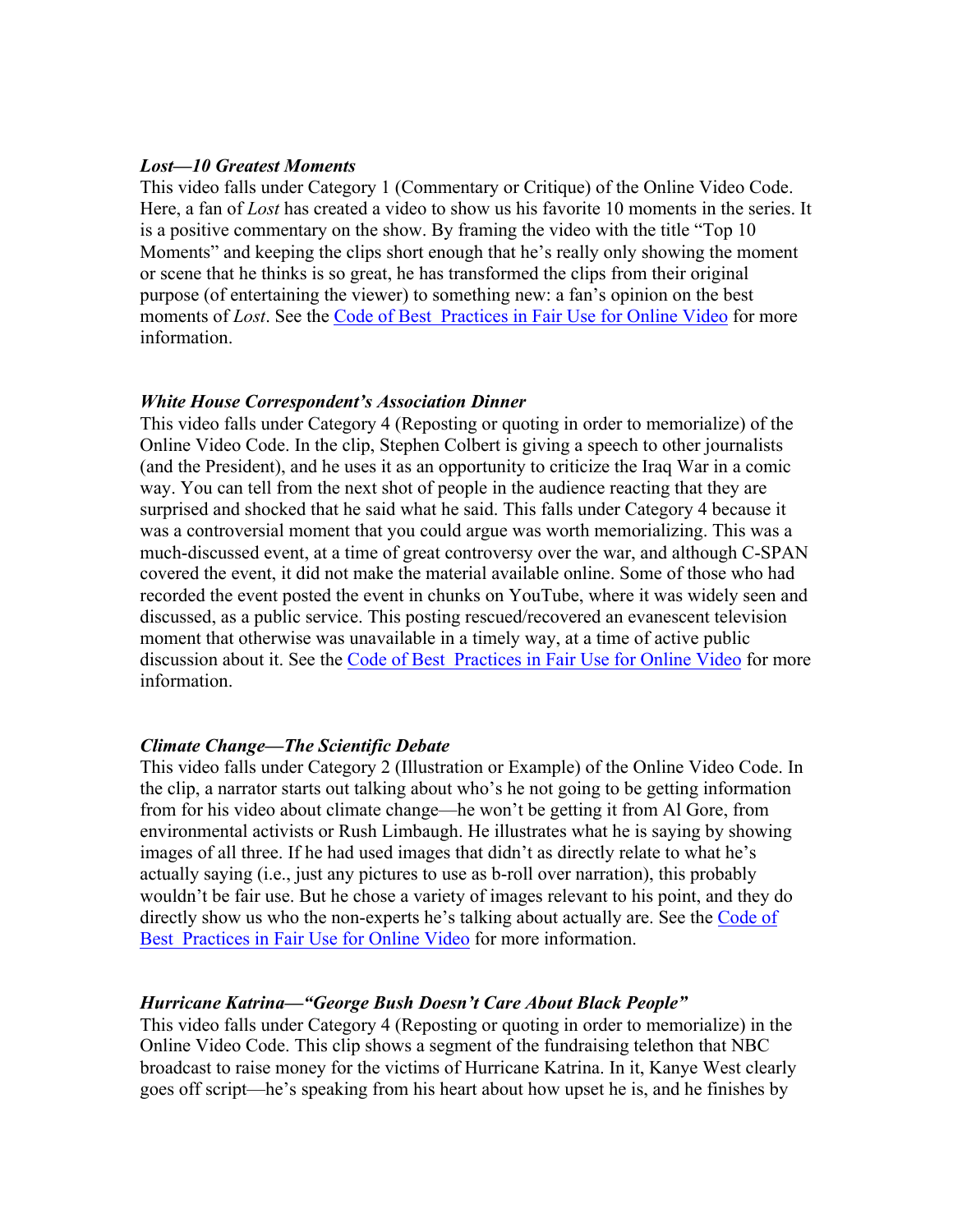saying "George Bush doesn't care about black people." As you can tell by Mike Myers' reaction and the immediate cut away to another newsperson, what West said was controversial. This clip falls under Category 4 because it was controversial but it also memorializes the way a lot of people felt after Hurricane Katrina. It was also otherwise unavailable at the time online for a general public. Finally, the clip is only long enough to hear West's whole thought—the relevant aspect for public discussion. See the Code of Best Practices in Fair Use for Online Video for more information.

## *Fat Cat Watching TV*

This clip falls under Category 3 (Incidental Use) in the Online Video Code. In the clip, a very fat cat is sitting upright on its butt, watching TV. While we can hear the TV in the background, the subject of the clip is clearly the cat, and the copyrighted material in the background never draws our attention away from the cat. Additionally, the clip is just long enough for us to take in the cat's funny behavior, but not so long that one could argue we're hurting the commercial value of whatever is on TV. The copyrighted material (e.g, the commercial that's on TV) has been transformed because we're now looking at it in the context of a cat that is apparently watching TV. See the Code of Best Practices in Fair Use for Online Video for more information.

# *Let's Go Crazy*

This clip falls under Category 3 (Incidental Use) in the Online Video Code. In the clip, a small child races around a kitchen pushing a toy stroller while Prince's song "Let's Go Crazy" plays in the background. While we can hear the song, the focus of the video is the child, and the intent of the video was clearly to capture a toddler as he's learning how to walk. The song is not the point of the video, and our attention is never drawn away from the child to focus on the song. Again, we're not hearing the whole song, but just as much as the camera operator needed to capture a cute video of her kid. See the Code of Best Practices in Fair Use for Online Video for more information.

## *Target Women*

This clips falls under Category 1 (Commentary or Critique) in the Online Video Code. In the clip, host Sarah Haskins uses clips from TV shows and commercials that show women receiving jewelry to critique the way that women are represented in the media, particularly in the context of jewelry commercials. The clip uses a variety of different sources of material, and all of them are just long enough to show the woman being thrilled about the diamonds. By putting all of these different clips together, they have been transformed from advertising into a funny critique of the industry. See the Code of Best Practices in Fair Use for Online Video for more information.

# *Buffy vs. Edward—Twilight Remix*

This falls under Category 6 (Mashup or Remix) of the Online Video Code. In the video, clips of the "Buffy the Vampire Slayer" TV series have been edited together with clips of